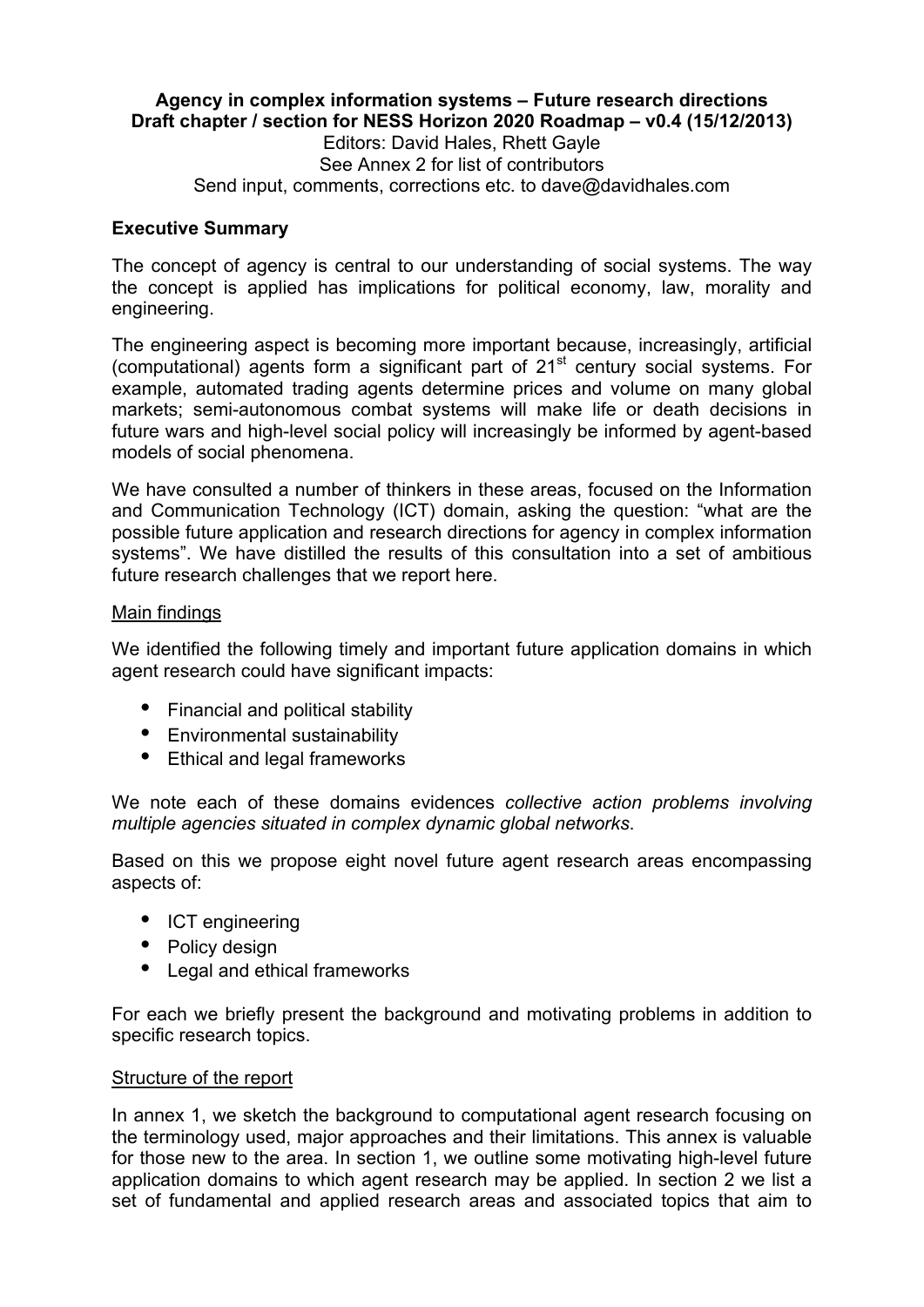address the application domains. Annex 2 lists those who contributed to the report and describes the consultation process employed.

### **1. Motivating future application domains**

Computational agents are already used in applications that are becoming increasing important for the day-to-day functioning of human social systems e.g. automated market trading, battlefield robotics and peer-to-peer information sharing. We call these *hard applications* because the behaviour of the agents directly affects and shapes the world. This involves designing and engineering computational artefacts that make use of the agency abstraction to perform a task autonomously.

Also agents are increasingly used in computer simulations in the form of agentbased models (ABMs) to help understand social phenomena such as markets, environmental impacts and riots. We call these *soft applications* because they help human actors to understand the world and this may in turn affect human social systems through policy or other actions. This involves using the agency abstraction to develop theories and models to aid the understanding of phenomena of interest<sup>1</sup>.

The way in which agency is conceived, defined or programmed significantly influences fundamental aspects of social reality such as power relationships, institutional forms, collective decision making and more importantly possible foreseeable futures.

Here we briefly outline several high-level and challenging application domains that could be significantly addressed through both hard and soft agent research:

**Financial and political stability** increasingly dominate policy debate. Financial and technological innovations appear to have fundamentally changed the way economic and political systems operate. Specifically, traditional models of economic agency fail to capture crucial processes. Current controls by regulators appear to have limited influence in global, highly interconnected and technologically mediated networked systems. For example, the behaviour of high frequency trading algorithms (computational agents) on one exchange can have rapid knock-on consequences globally. Also, politically, new kinds of decentralised self-organising collective action such as public protests, revolutions or insider collusion are possible using social media platforms. At the same time centralised institutions find it increasingly difficult to control information and events leading to a crisis in democratic legitimacy and accountability.

**Environmental sustainability** and climate change has been proposed as the defining issue of our time. The difficulty of the issues raised often relates to the interdependence of outcomes. So for example, decisions made by one region can have dramatic knock-on consequences in another region. Resources, consumption and decision-making are unevenly distributed but solutions often require collective coordination. For example, common resources such as rivers, oceans and the atmosphere require protection against pollution or over exploitation. Yet traditional economic models and notions of rational action appear to preclude the development of adequate incentives. Also top-down planning and control has limited efficacy due to lack of adaptability to local conditions.

**Ethical and legal frameworks** struggle to operate in a globalised world. Global computer networks allow for capital and other forms of valuable information to be moved easily between different jurisdictions. Cloud-based services often remove any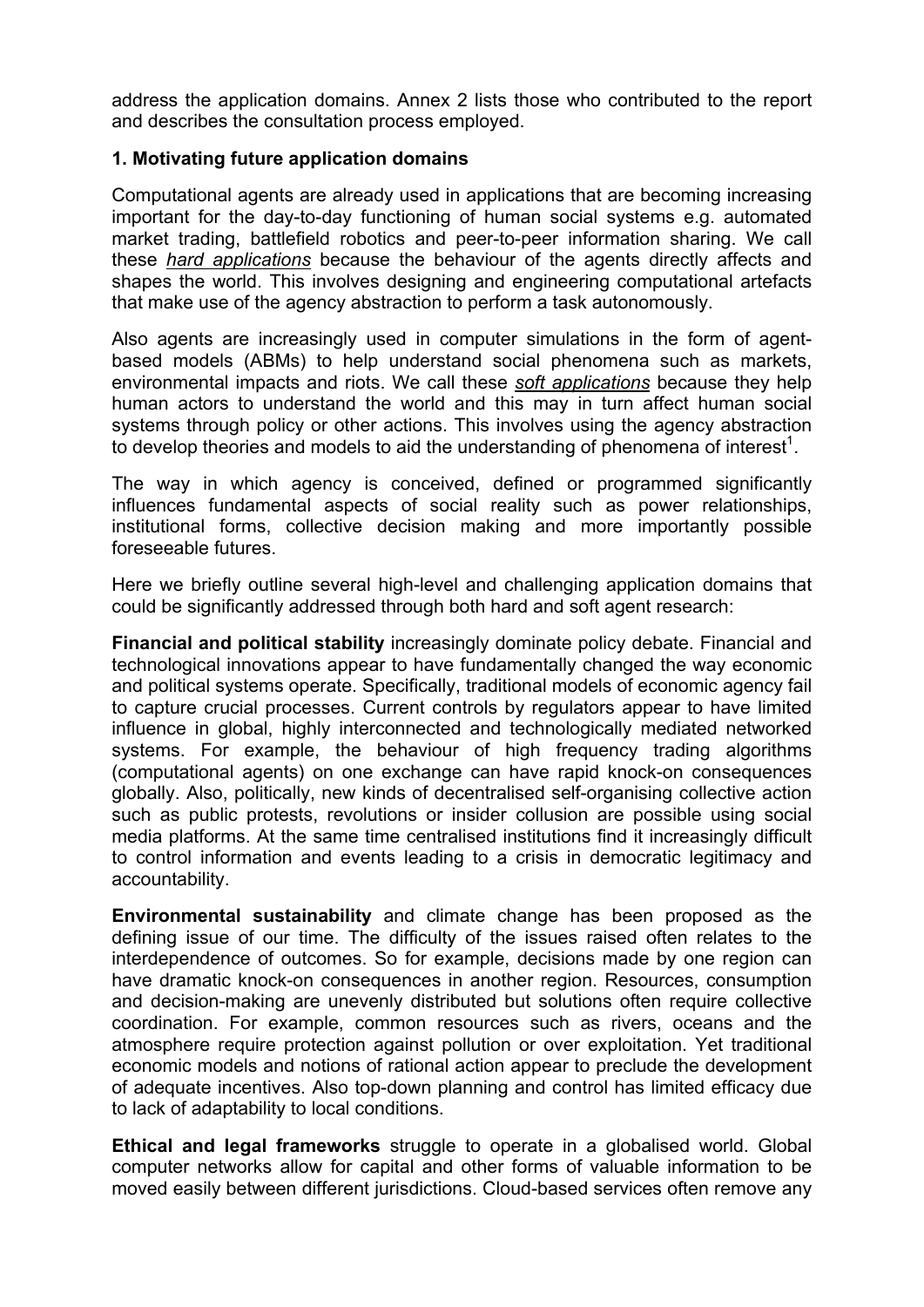legal protections from the user since they are hosted in remote jurisdictions. Aggressive actions, both cyber and through physical robots (such as drones) may be initiated remotely, clandestinely and even autonomously<sup>2</sup> possibly outside of legal control. Intellectual property protection is increasingly untenable due to global open networks resulting in a techno-legal arms race that is costly, limits the free flow of information, and punishes innovation. In what way can ethical and legal codes be applied and adapted to such phenomena?

# **2. How agent research can address the application domains**

Many of these challenges appear to arise from forms of *collective action problems situated in global and complex networks* where agents (both human and computational) interact in complex ways over dynamic large-scale networks producing outcomes that are not expected, planned or desirable.

Soft applications can be used to understand these issues by experimenting with new forms of agency and interaction structures that align desirable collective outcomes with individual behaviour. ABM allows for experimentation with radically different (and empirically informed) notions of agency and the structures and networks in which they are embedded and create. Results here could be used to inform the policy debate in each of the above areas.

Hard applications can be informed by these insights. The design of hard computational agents can be informed by more than purely engineering constraints or of-the-shelf notions of agency imported from earlier disciplines. For example ethical and legal frameworks can be applied and adapted towards a design paradigm for productive collective action in mutli-agent and peer-to-peer software systems.

We have identified the following **future research areas** related to computational agents in hard and soft applications:

- Collective-\* for agent systems
- Agent-environment boundary
- Agent rationality
- Ethics, morality and law in agent design
- Policy design with agents
- Producing sharable agent knowledge
- Assistive and critical narratives with agents
- Agent adversarial scenarios

In the following subsections we briefly state the motivation and scope of each area and list some specific future possible research topics and questions associated with them.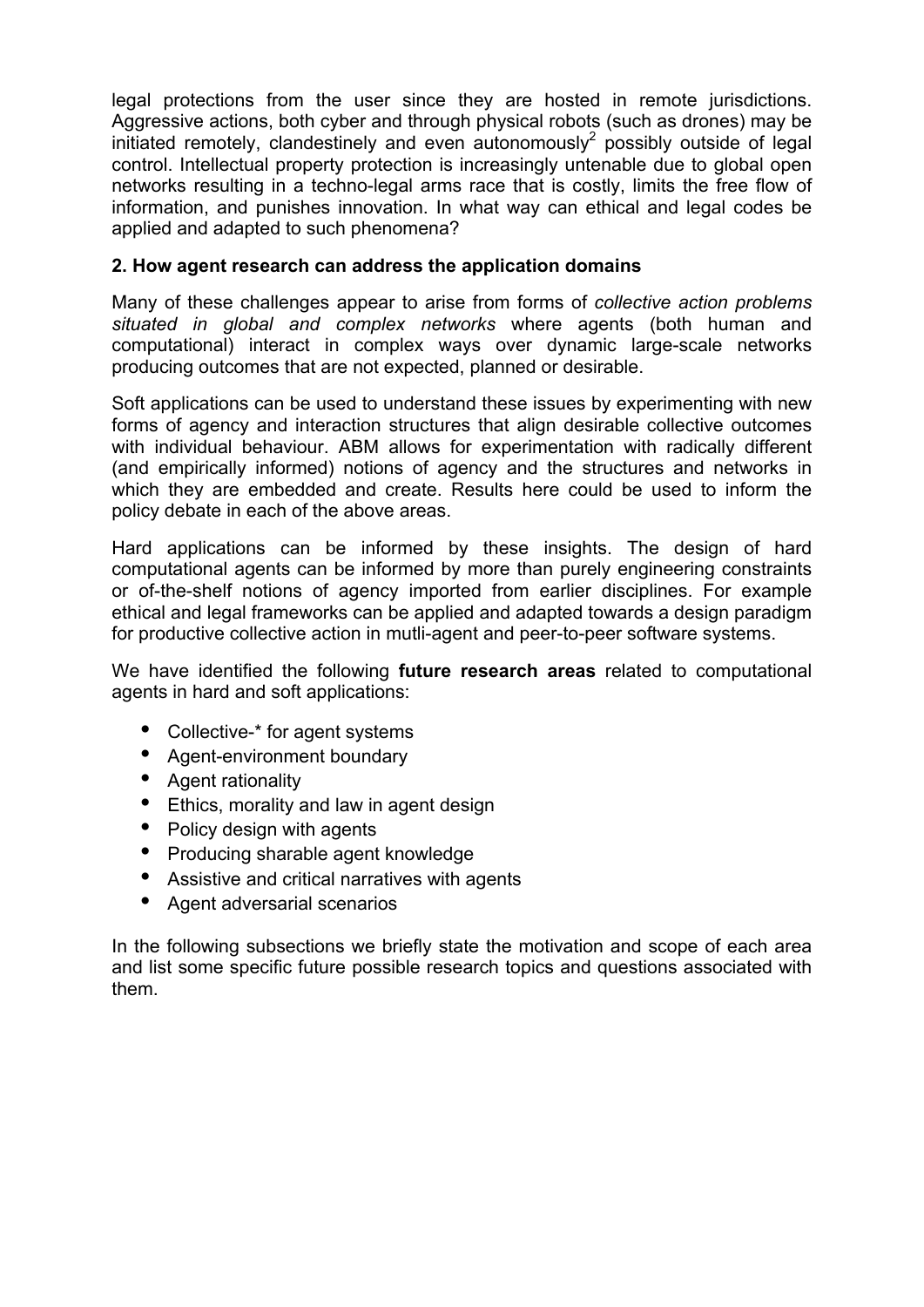## **2.1 Collective-\* for agent systems**

In order to model human social reality, design artificial computational agent societies and, increasingly, engineer and understand hybrid socio-technical systems, notions of collective behaviours and properties are essential.

Social realities often depend on collective properties that may not be easily reducible to the properties of individual agents because collective outcomes may not be the result of a simple additive or aggregate function. Often such collective properties relate to individual agent properties in interesting and counter-intuitive ways.

For instance, if people believe an epidemic is underway then that may change their behaviours. Here the issues of self-fulfilling and self-denying prophecies are relevant, and are related to recent work in dynamic epistemic logic on the paradoxes of public announcement - there are statements which when publicly announced become no longer true. Or consider the idea of a collective power to act, such as four people being able to move a table, when no individual has that power alone. These can be understood as collective-\* issues in contrast with the existing area of self-\* which focuses primarily on individual rules and tend to assume collective properties are reducible to them.

In order to model, understand and engineer these collective-\* (collective-knowledge, collective-awareness, collective-rationality etc) properties within agent societies it is necessary to understand the relationship between collective-\* and individual-\* properties. This will facilitate design for collective-\* properties that emerge bottom-up from individuals and, where necessary, to impose top-down control efficiently.

For example, what is the relationship between individual goals and collective goals in given contexts? In what sense do collective goals exist? How are conflicts between goals managed within collectives? This has obvious links to social choice theory and to political philosophy – areas that are becoming increasingly important within computer science. However, in order to understand how real collectives operate and hence can be engineered we need more fine-grained behavioural models than those used in mainstream economic theory.

- *Designed emergence*. How do we balance the wisdom versus the madness of crowds for collective action problems?
- *Self-\* to collective-\**. In given contexts how do systems come to exhibit collective-\* properties (e.g. collective-knowledge, collective-awareness, collective-rationality, collective-rights etc.)? What is the relationship between collective-\* properties and self-\* properties?
- *Fairness and Power in collective-\* systems*. What collective-\* properties can emerge bottom-up vs. being imposed top down? How can these be related to, and inform, political philosophy and social choice theory?
- *Management and control of collective-\* systems*. How are collective-\* systems affected through actions such as giving knowledge to one agent, making public broadcasts or inserting particular agent types.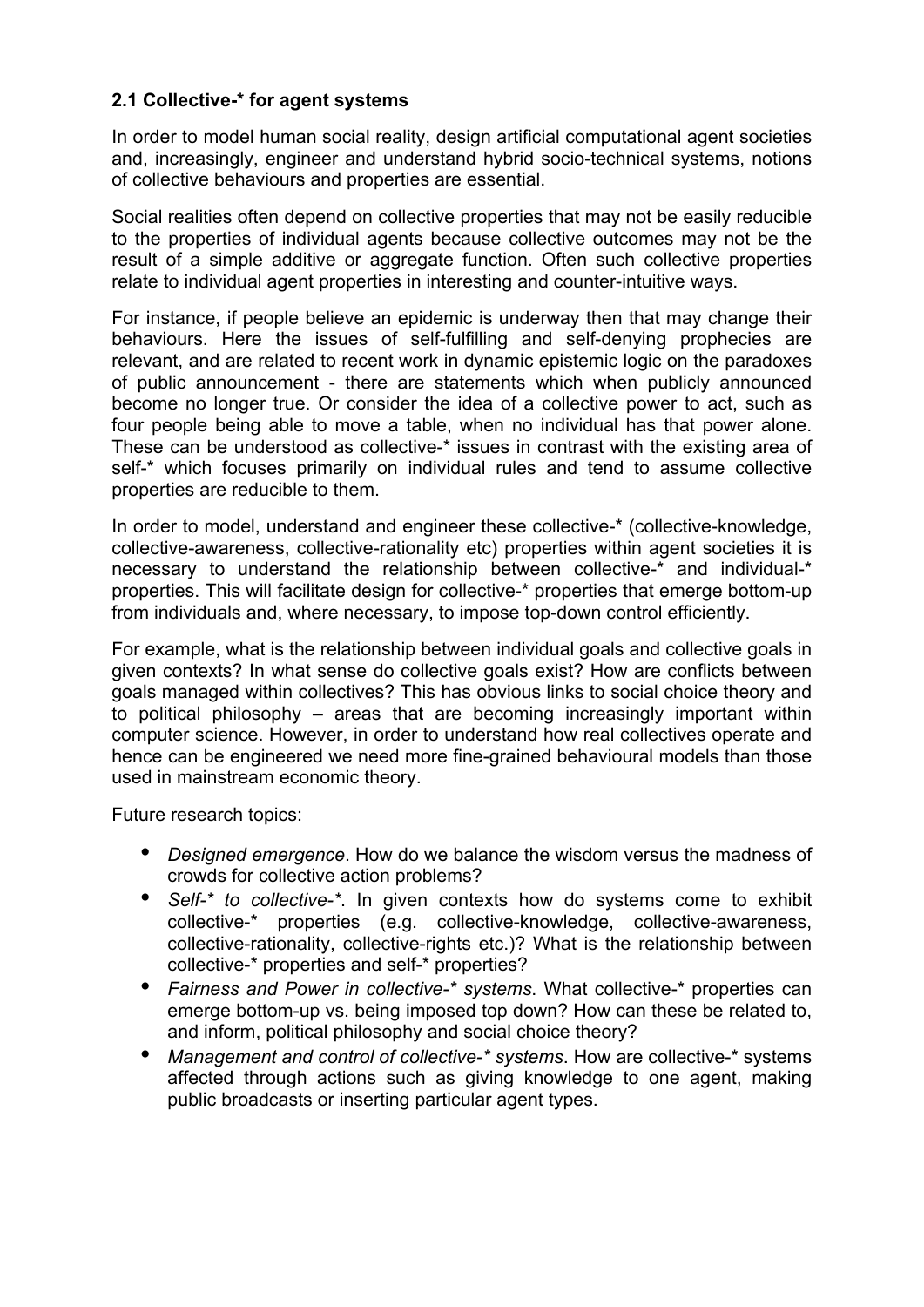## **2.2 Agent-environment boundary**

For a given system (either artificial, real world, or hybrid) the boundary between an agent and its environment, while not completely arbitrary, can be drawn at different places for different purposes. This is perhaps obvious for software agents, where both agent and environment are made of code, but also applies to real world agents. Dennett explores this in discussing "free will" and personal responsibility<sup>3</sup>; Andy Clark with respect to how people incorporate tools and external representations into mental activity – the "extended mind" hypothesis $4$ .

Since these boundaries are flexible they may change over time – even from the point of view of the agent itself. Consider a robot building new actuators and sensors for itself or a transhumanist uploading "themselves" into some future computer.

This has implications for both hard (engineering) and soft (agent-based modelling) applications. It is important that an agent system designer realises that they have choices concerning where they place the agent-environment boundary also this may be dynamic and only partially under their control. In the context of agent-based modelling the position of agent boundaries should not be considered as given. For example institutions may be considered as agents since they take decisions and have goals but for a given social phenomenon there may be agency (for example, institutions, social class, waves of sentiment or other entirely novel organising constructs) that are not currently known.

In this latter case it may be possible to induce (or disprove hypotheses) from large dynamic data sets (big data) agencies that have hitherto been latent within our understanding of social reality. However humans often fail at this with a tendency to find agents where they do not appear to exist, such as fantastical conspiracies or supernatural entities. Consider how children ascribe agency to toys or imaginary friends. How can we ensure we are not victims of this? And more interestingly could we explore how such views emerge in human agents?

Future research topics include:

- *The extended agent mind*. How could the ideas of extended mind and dynamic agent-environment boundaries inform novel engineering design processes for agent systems including robotics?
- *Inducing agency from data.* Can "big data" be used to automatically induce the presence of previously unrecognised agents their goals and actions?
- *Setting the agent-environment boundary*. What constitutes a meaningful and useful agent-environment boundary for modelling different social phenomena – such as financial markets, riots, consumption patterns etc?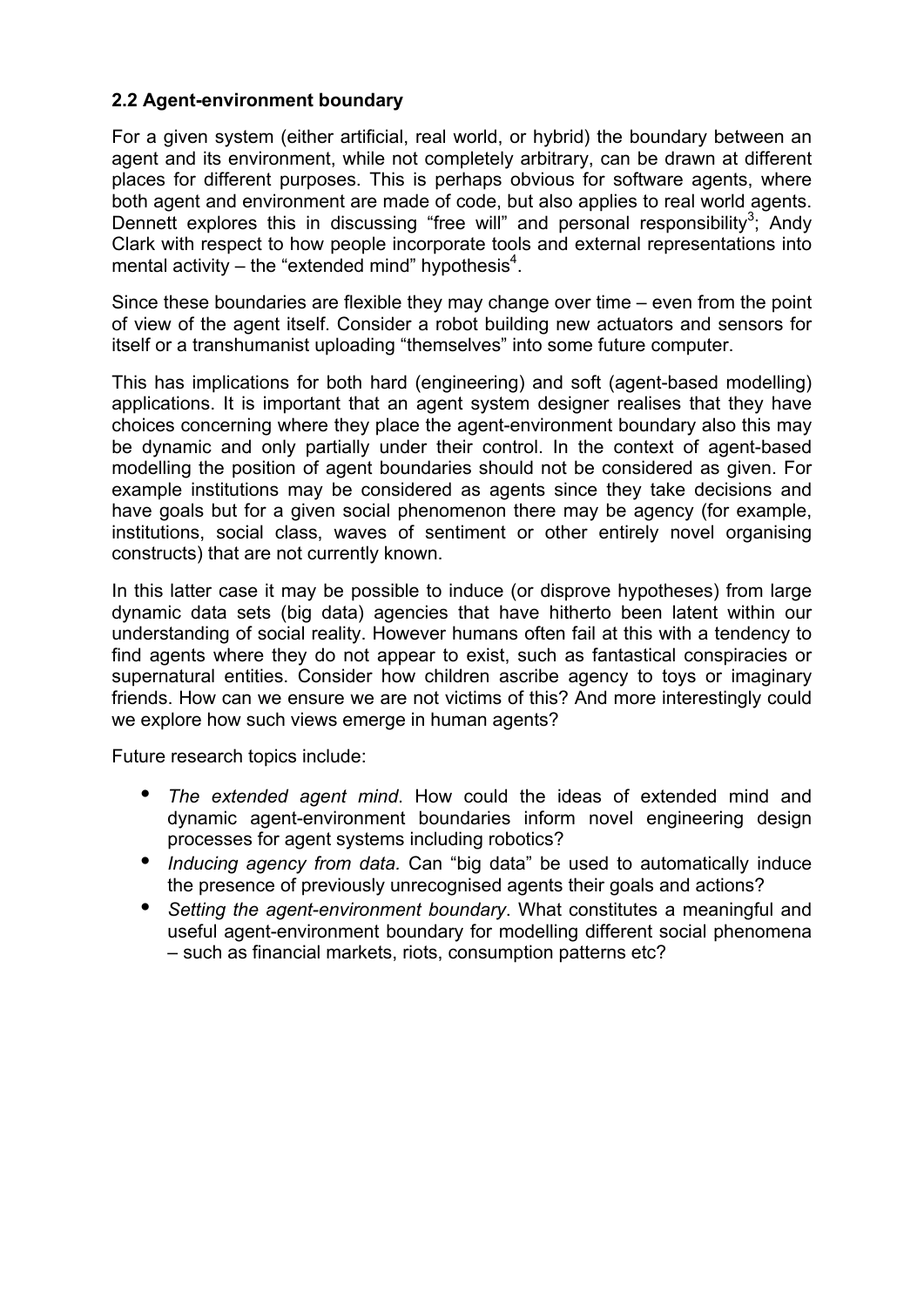# **2.3 Agent rationality**

Rationality is a wide concept that has different meanings in different disciplines. Generally it relates the determination of a "correct action" in a given situation. It therefore has descriptive, normative and predictive aspects.

Often rationality is defined relative to *a priori* goals (sometimes termed preferences) related to an agent. In this context an agent is said to be rational if it selects actions, given the information at hand, that would optimally attain those goals. This has been termed "narrow rationality"<sup>5</sup>. It can only be applied to situations in which agent boundaries and goals are known *a priori*. It is not possible, for example, to assess the rationality of goals *per se*.

Broad rationality, which is nearer to the common sense use of the term, relaxes these assumptions and applies to both goal formation and collective processes that may be located partially outside of the individual agent. This broader sense of rationality does not privilege the individual agent as the instigator of rational behaviour. Rather a *social process* is conceived. For example, the collective process of "science" might be seen as rational even if individual scientists are not $6$ .

Within economics and computational agent research rationality has often been associated with the narrow notion of individual agent utility optimisation<sup>7</sup>. More recently adaptive agents situated in dynamic networks have been explored which modify their behaviour based on past experience – for example through social imitation, individual learning or evolutionary processes.<sup>8</sup>

In human systems broad rationality appears evolutionarily prior to narrow rationality since tribe survival is a prerequisite for individual survival<sup>9</sup>.

In connection with these issues there are four broad aspects of rationality that are underexplored in computational agent research: 1) social goals – where agents aim to improve some social aspect rather than individual aspect; 2) goal formation – where agents rationally form their goals; 3) collective or group rationality – where a) rational behaviour is not situated within individual agents but emerges from their social interactions in an historical process or b) team reasoning leading to collective behaviour without the need for social interaction or history; 4) understanding populations in which there are mixtures of agents using different kinds of rationality.

- *Comparative computational rationality*. How can different notions of agent rationality be specified and compared?
- *Collective and individual rationality*. How can group (collective or social) rationality support individual rationality and vice versa?
- *Evolution of rationality*. Under what conditions do evolutionary processes produce rational outcomes (both individual and collective)?
- *Rational history*. What kinds of historical social process can be viewed as rational if at all?
- *Forming rational goals*. How can agent goals (or preferences) be rationally formed?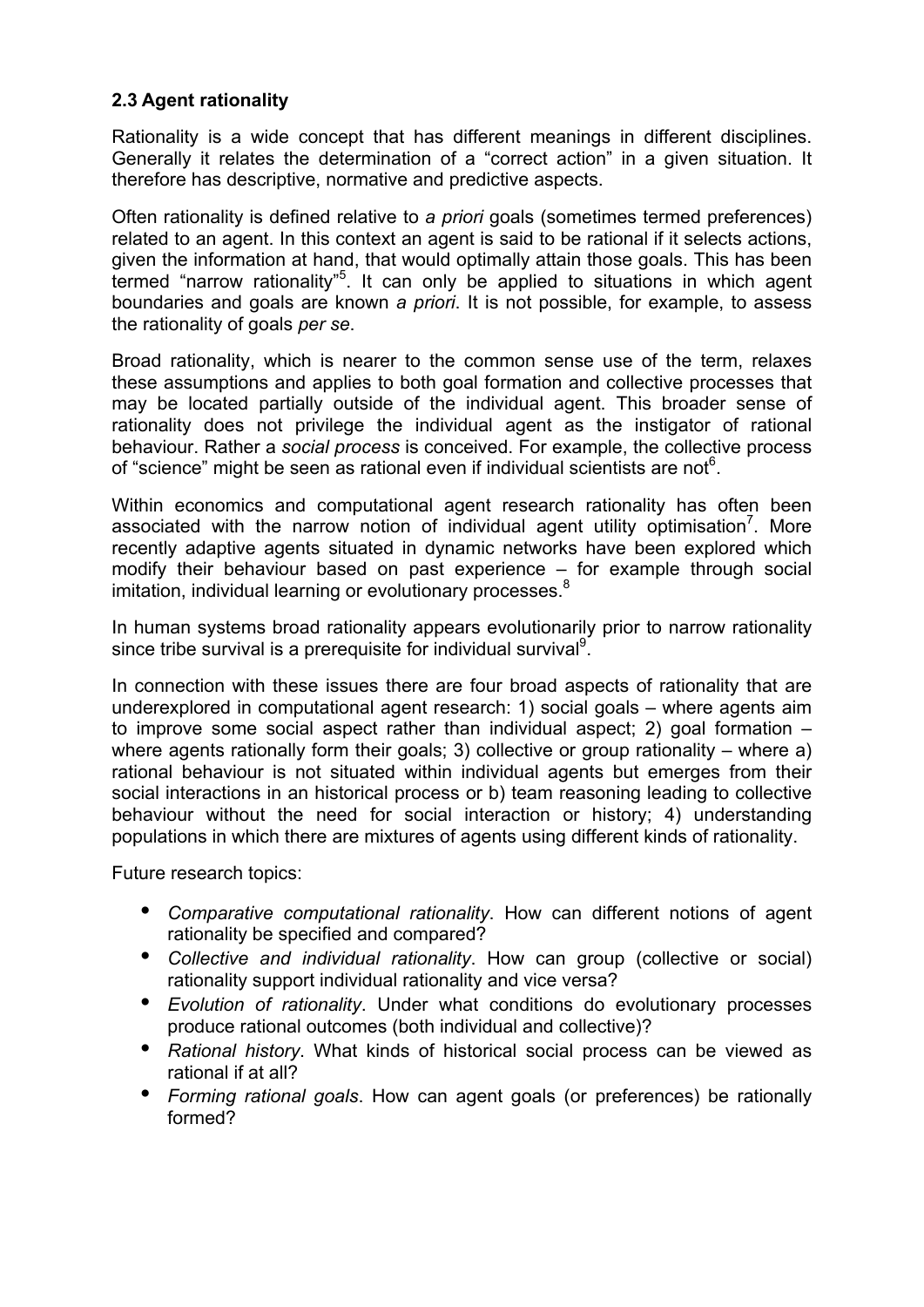## **2.4 Ethics, morality and law in agent design**

Morality refers to right and wrong or good and bad behaviour. In the context of human agency religious and philosophical traditions advance various ethical frameworks that specify what is and is not morally right.

Although related to both rationality and legal codes morality is often seen as a primary guide to behaviour in human social systems yet is comparatively underexplored in it's potential application to computational agents.

However moral codes *have* been used to program agent behaviour in complex information systems. For example, collective utility maximisation draws on a Utilitarian ethics<sup>10</sup>. Forms of reciprocity are compatible with the Golden Rule (or more generally the Categorical Imperative of Kant). The most widely deployed peer-topeer system so far developed (the Bittorrent file-sharing protocol<sup>11</sup>) applies reciprocity and altruistic behaviour<sup>12</sup>. Hence ethical frameworks can be used as highly effective practical design principles for hard applications.

Both logical reason and evolutionary approaches have been applied in soft application areas including the development of deontological systems of reasoning and the evolution of cooperation<sup>13</sup> and altruism<sup>14</sup>.

Where hard applications directly affect the wellbeing of humans – for example in financial markets (trading agents) and war (lethal autonomous robots) it may be useful to explicitly program and certify agents as following some ethical framework. This would allow those responsible for deploying them to make appropriate decisions.

It might be speculated that trust can be more easily established between agents (both computational and human) if they share similar ethical frameworks by offering greater predictability.

Legal codes (laws) regulate human social systems and rely on a notion of agency in order to function. Not only actions but also intentions are significant within Jurisprudence. This raises the question of how law might be applied to, or help to design, computational agents (and vice versa<sup>15</sup>). This is particularly significant given the recent developments in so-called Lethal Autonomous Robotics<sup>16</sup>, financial trading algorithms and automated surveillance systems.

- *Ethical "design patterns"*. Can ethical frameworks inform agent design for hard applications – that is to perform tasks that not able to be currently achieved?
- *Self-organised ethics.* Can agents formulate or evolve their own novel ethical frameworks suitable for given scenarios in which they are situated?
- *Trust through ethics*. Can ethical frameworks applied to agents and the moral acts they enable improve trust and / or predictability?
- *Computational morality*. Under what circumstances can one meaningfully ascribe moral agency to a computational artefact if at all? If not why not?
- *Computational Jurisprudence*. Can legal principles be adapted as practical design patterns for agent systems and vice versa? What forms could a "computational Jurisprudence" take?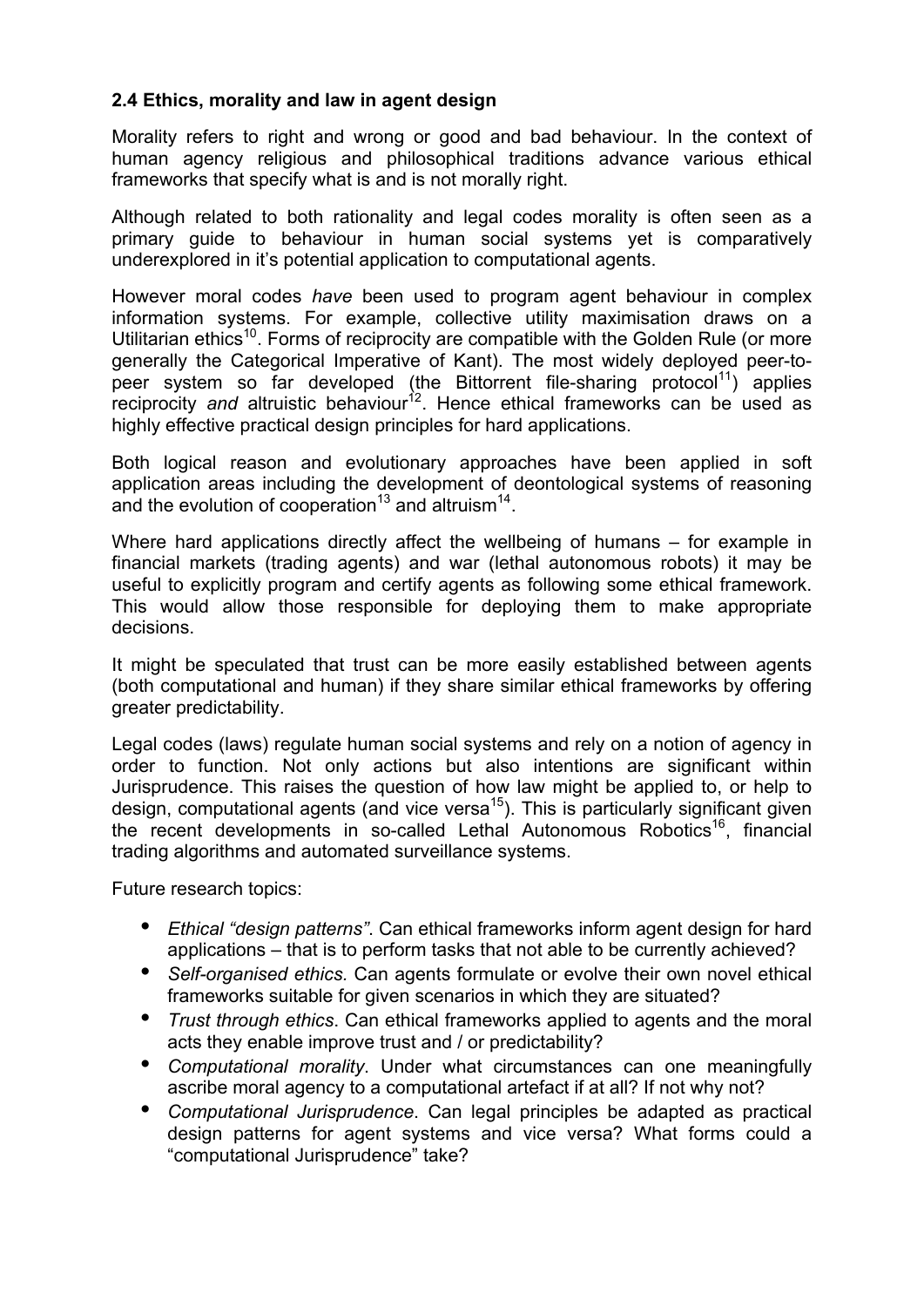## **2.5 Policy design with agents**

Agent-based modelling (ABM) is increasingly used in policy applications. However, its full potential has not yet been realised because many policy areas are dominated by existing, yet less expressive, modelling approaches<sup>17</sup>.

It was been argued that ABM should enter the policy mix by productively combining with other modelling approaches in a "robust decision-making approach"<sup>18</sup>. Such an approach allows for multiple, plausible, yet diverse scenarios to be generated and considered. In addition such approaches and models can include "theoretical plurality" providing multiple possible causal mechanisms for given phenomena.

Within such a context it will be important for ABM modellers to more clearly understand where the ABM approach is applicable and its relative strengths over other approaches – such as what scenarios can be generated *only* by ABM. For example, ABM approaches appear particularly suited to situations where information is dispersed among a large group of people and where there are heterogeneous populations – leading to cascades, threshold behaviour and tipping points etc.

Additionally ABM offers the potential for including policymakers and other stakeholders directly into the modelling process. Ideally policy modelling should be highly participatory and democratised. This can be achieved by, say, bringing models online and allowing anybody to "play" with them and suggest alternative ideas<sup>19</sup>. However, stakeholders may find it difficult to distinguish between model structure, parameterisations of the model and different scenarios.

Where ABM aim to directly affect public policy it is also necessary to understand how their use can reflexively relate to the phenomena being modelled $^{20}$ .

It will be useful to build a body of evidence or examples where ABM has been used to productively inform policy. Such a portfolio would help with demonstrating and spreading good methods and practice to others. This is necessary because the idiosyncrasies in complex policy domains mean it is difficult to draw general policy conclusions. Rather one needs to demonstrate success (or otherwise) on a case-bycase basis.

- *Building a portfolio of real world policy challenges* including modelling existing policies in addition to new and open policy challenges.
- *Comparative policy modelling*. Methods for combining and comparing policy orientated ABM at different levels of abstraction and also with different modelling techniques productively.
- *Participatory policy modelling* approaches involving construction of ABM through the direct involvement of stakeholders.
- *Wider democratisation of policy models* through novel online tools, games, and crowdsourcing.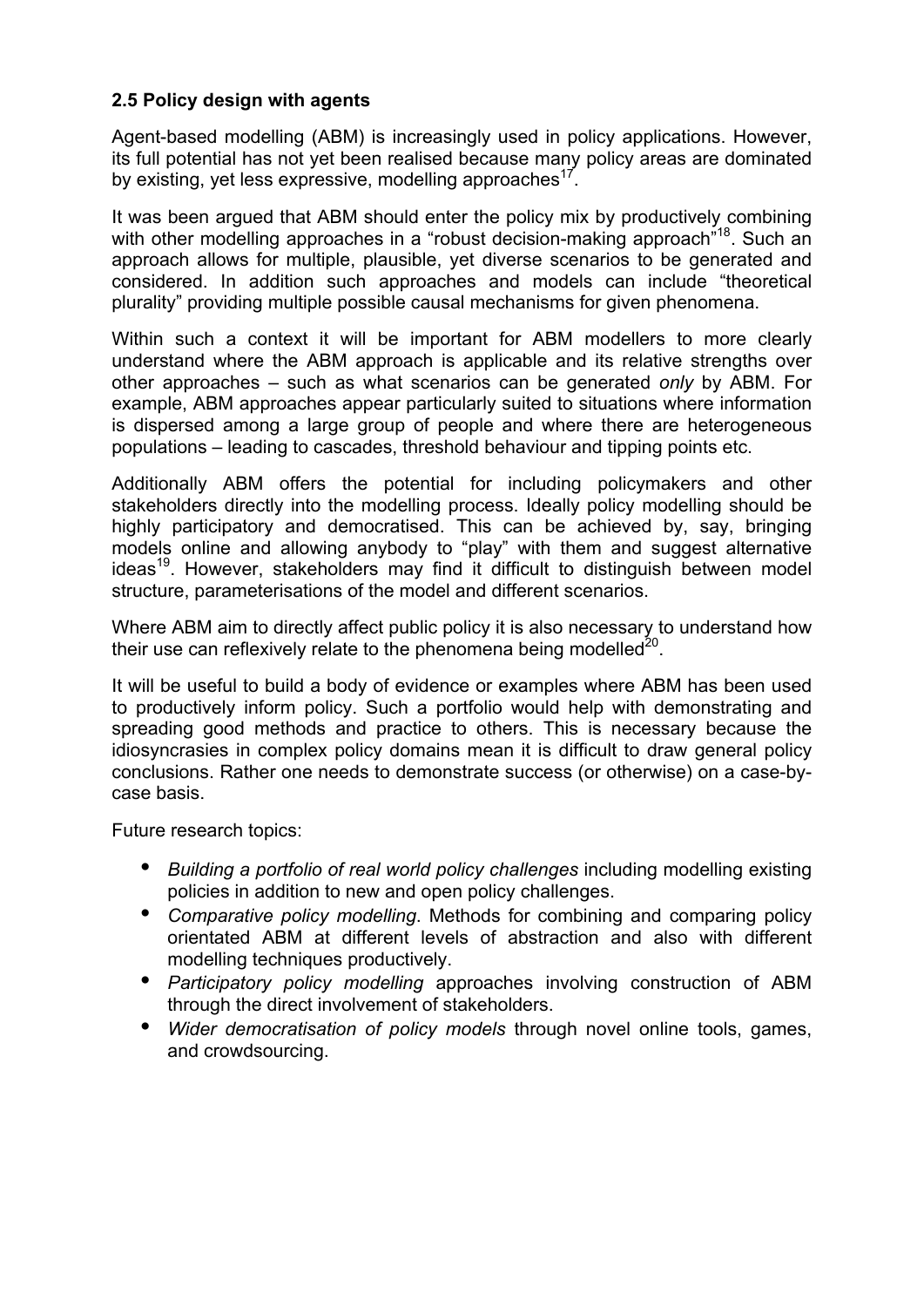## **2.6 Producing sharable agent knowledge**

A powerful aspect of ABM is the relative ease with which people can *apparently* grasp a model<sup>21</sup>. The intuitive nature of the agency metaphor allows non-experts to construct narratives that make sense of the model behaviour. But there is a danger of over interpretation of the model resulting in ascribing explanatory and predictive power that it does not have.

It would appear that ABM's could be interpreted as forms of representation or narrative structure that compress time and virtual experience in a different way than traditional representations such as novels or movies – but similar to computer games. A single ABM can potentially generate an infinite set of plausible stories relating agent actions, interactions and outcomes. Also ABM often produces "neverending" stores rather than "happily-ever-after" stories.

Different ABM can represent the same phenomena from different perspectives and at different levels of abstraction. Multiple model approaches are important for "wicked" and "superwicked" problems (where reflexivity is inherent and solutions cannot be routinised) such as many policy problems.

Additionally ABM often produce "emergent" properties which are not explicitly built-in to the model specification. In particular these are important when they result in macro to micro processes, where social structures shape agent behaviour, rather than only micro to macro effects – where agent behaviour shapes social structures. The former may be related to reflexivity.

How can we share knowledge from multiple models that is meaningful to different stakeholders (including the modellers themselves) such that they can critically evaluate and apply it? Do we require a new kind of rhetoric for understanding and communicating such knowledge?

- *Modelling of Modelling*. Studying and modelling how expert ABM modellers create their models based on empirical analysis (e.g. video, interviews) of modellers at work. This could improve the ABM process itself and inform pedagogy.
- *Narrative Platforms*. Can "narrative platforms" be constructed that help nonexpert stakeholders to critically evaluate, modify or construct ABM?
- *Legitimised Algorithms*. What legitimises an algorithmic representation of some social phenomenon?
- *Training for knowledge extraction*. What forms of training are necessary and possible for modelling and non-modelling experts in order to allow them to extract useful knowledge from ABM?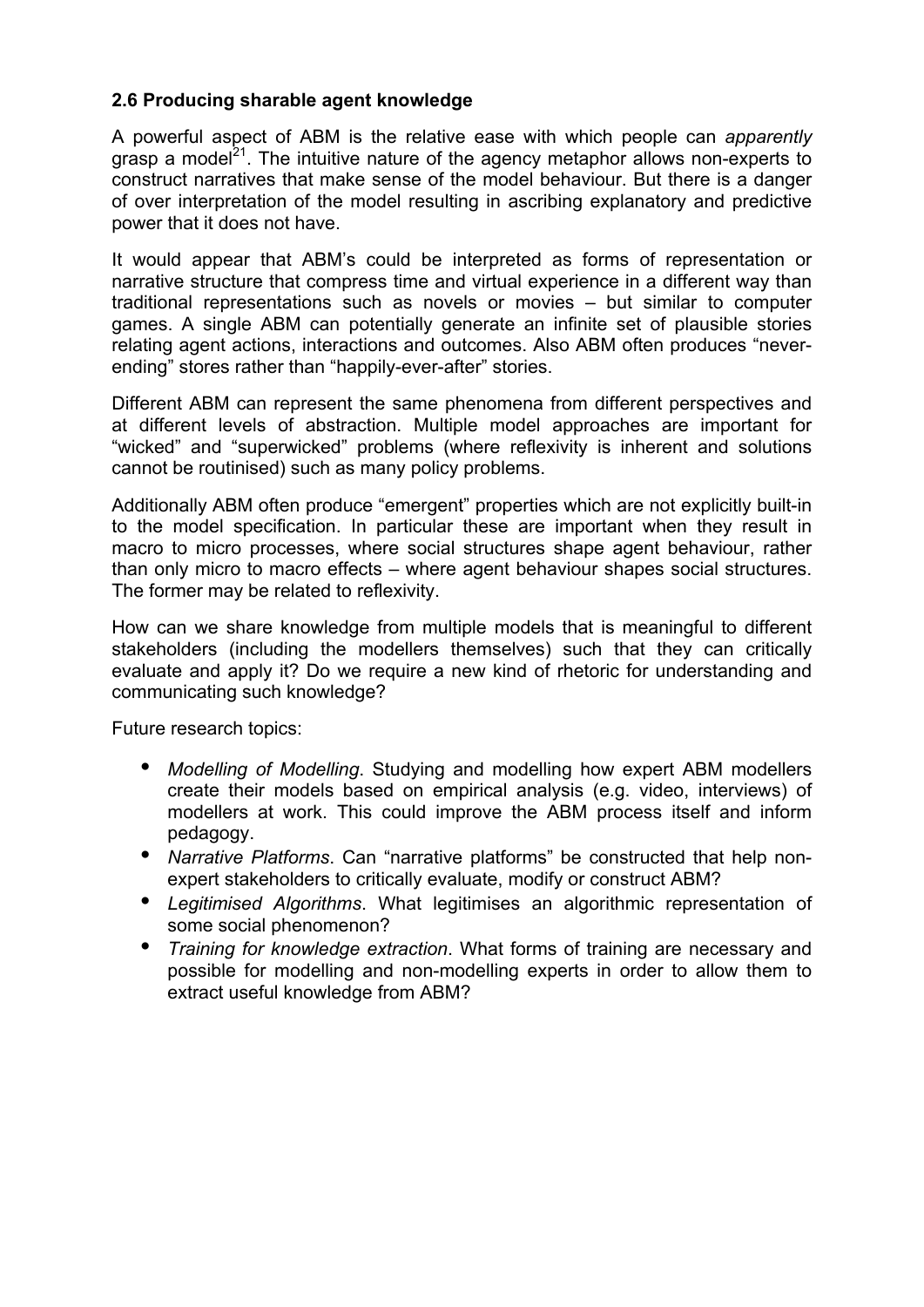## **2.7 Assistive and critical narratives with agents**

In both constructing and understanding computational agents the concept of narrative occupies a vital role. A narrative is a story that explains the behaviour of agents based on their worldview. It can therefore be both descriptive and prescriptive. Narratives may draw on values, goals and norms in addition to facts and constraints.

Narratives focus on the particular and specific in an historical way rather than the ahistorical, general and statistical. Yet they can inform understanding of the general. For example, a particular narrative may emphasise specific actions an agent takes in a given situation that leads to future consequences.

It is claimed by some that the role of agent-based models (ABM) is to produce – through simulation - consistent narratives that reflect those of the stakeholders being modelled<sup>22</sup>. Hence validation of such a model involves comparing output from the simulation model with the narratives presented by stakeholders. The ABM can then be a decision support tool for stakeholders based on their current view of social reality. We might call this *assistive* modelling because it assists stakeholders to see the implications of their existing view of social reality and helps to test intuitive dynamics. This does not mean that stakeholders may not be surprised or learn from such models – since they may not be aware of the implications of their assumptions.

An alternative view is that ABM can be used - through experimentation with many possible scenarios – to present alternative narratives that challenge, though perhaps explain, the existing views of stakeholders. We might call this *critical* modelling because it critically challenges stakeholders existing views. The critical approach may be useful for controversial applications that have political implications. Here use is made of counterfactual or alternative histories. It is less clear however, how these models should be validated.

ABM allows both assistive and critical narrative approaches – or a mixture of the two $^{23}$ 

- *Narrative specification*. How best can narratives be formally specified for use in agent programming?
- Agents as storytellers. How to program agents to productively explain their actions in terms of a narrative?
- *Narrative extraction*. How can narratives be extracted from agent-based models and empirical data? (so-called "thick data").
- *Assistive and critical narratives*. When should assistive and / or critical approaches be used in agent-based models and how should they be validated?
- *Understanding path dependency*. How can narratives be used to reveal the importance and consequences of path dependency in a systems dynamics?
- *The individual within the system*. How can narratives be used to demonstrate / explain how individuals' agency has effects across organisational scales?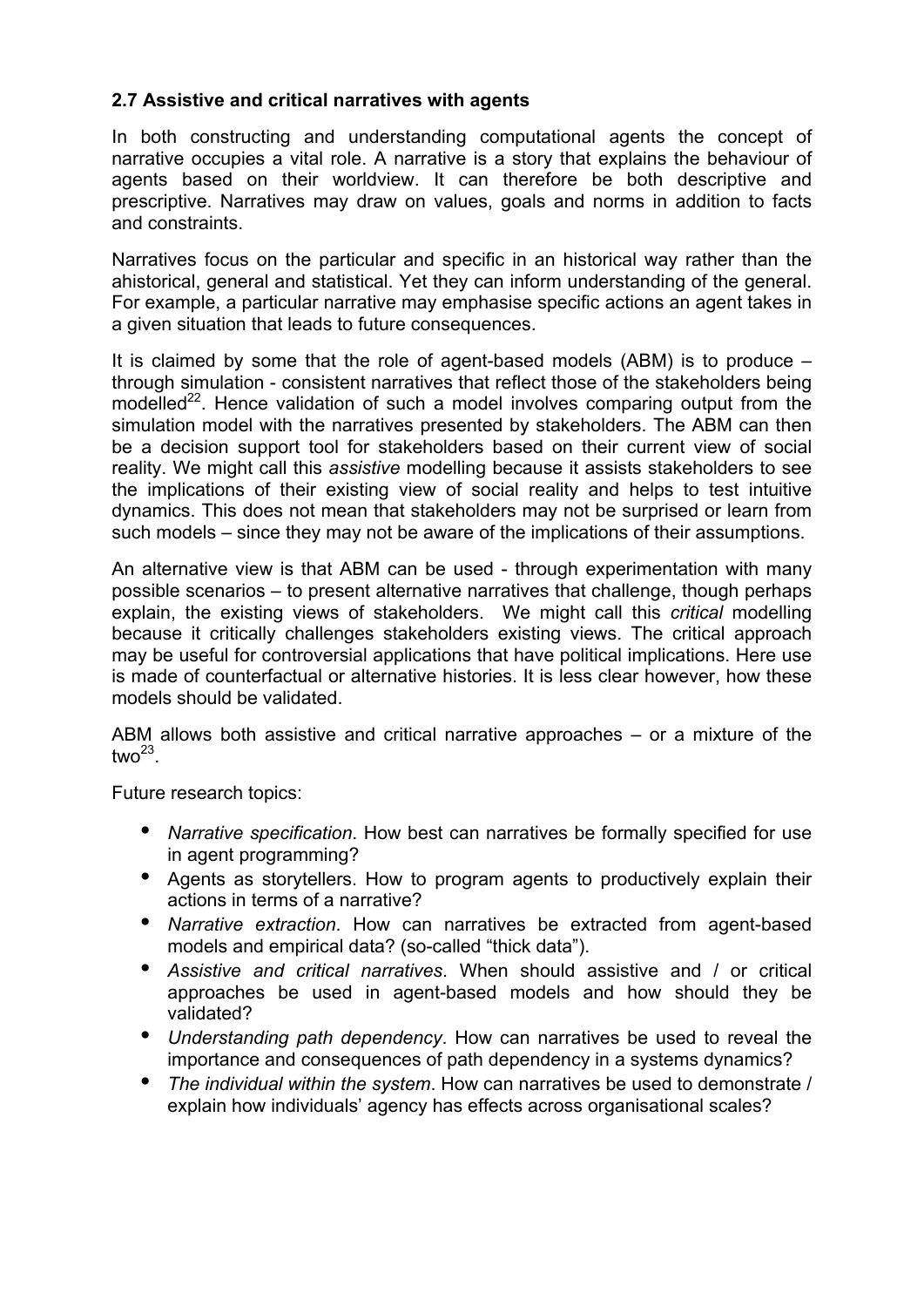## **2.8 Agent adversarial scenarios**

Agent systems are often situated within, or used to study, adversarial scenarios. This means that the goals of different agents are often in opposition. This is clear in hard applications such as financial markets (where gain for one agent is a loss for another), battlefield robotics and cyber-warfare.

Historically these environments have been analysed using Game Theory (GT). GT has historical roots within Cold War politics and equilibrium mathematics and hence has limited application because communication and self-organising aspects are not considered; agent boundaries are strict and action selection follows a utility maximisation approach.

In the 21<sup>st</sup> century there are many adversarial scenarios involving more sophisticated notions of agency emerging from bottom-up coordination, distributed systems programming and various cultural and political phenomena such as  $4<sup>th</sup>$  generation warfare  $(4GW)^{24}$ .

Adversarial scenarios can be highly productive in driving improvement in agent capabilities – this can be viewed in evolutionary or economic terms. In either case the idea is that competition drives innovation. On the other hand, it can lead to highly destructive or stalemate outcomes. Previous agent research has benefited from open competitions within adversarial scenarios such as collective robotics (through RoboCup tournaments) and financial markets (through auction tournaments).

Although there has been much work within soft applications on adversarial scenarios these are often highly abstract – drawing on simple games such as the Prisoner's Dilemma inherited from GT. More recently ideas from empirically grounded anthropology<sup>25</sup> have influenced agent modellers and designers<sup>26</sup>.

- 21<sup>st</sup> century adversarial scenarios. How can the new emerging 21<sup>st</sup> century adversarial agent scenarios be detected, specified and modelled?
- *Agents as adversaries*. What kinds of agents are appropriate for given adversarial scenarios?
- *Reframing adversarial scenarios*. Can adversarial scenarios be reframed as cooperative scenarios through novel notions of agency?
- *Innovation through conflict*. How can adversarial scenarios be productively utilised to drive innovation processes? Can new tournaments be produced?
- *The cyber-social battlefield*. What kinds of agents and situational dimensions can productively characterise, and help to engineer, combined cyber and social conflict outcomes?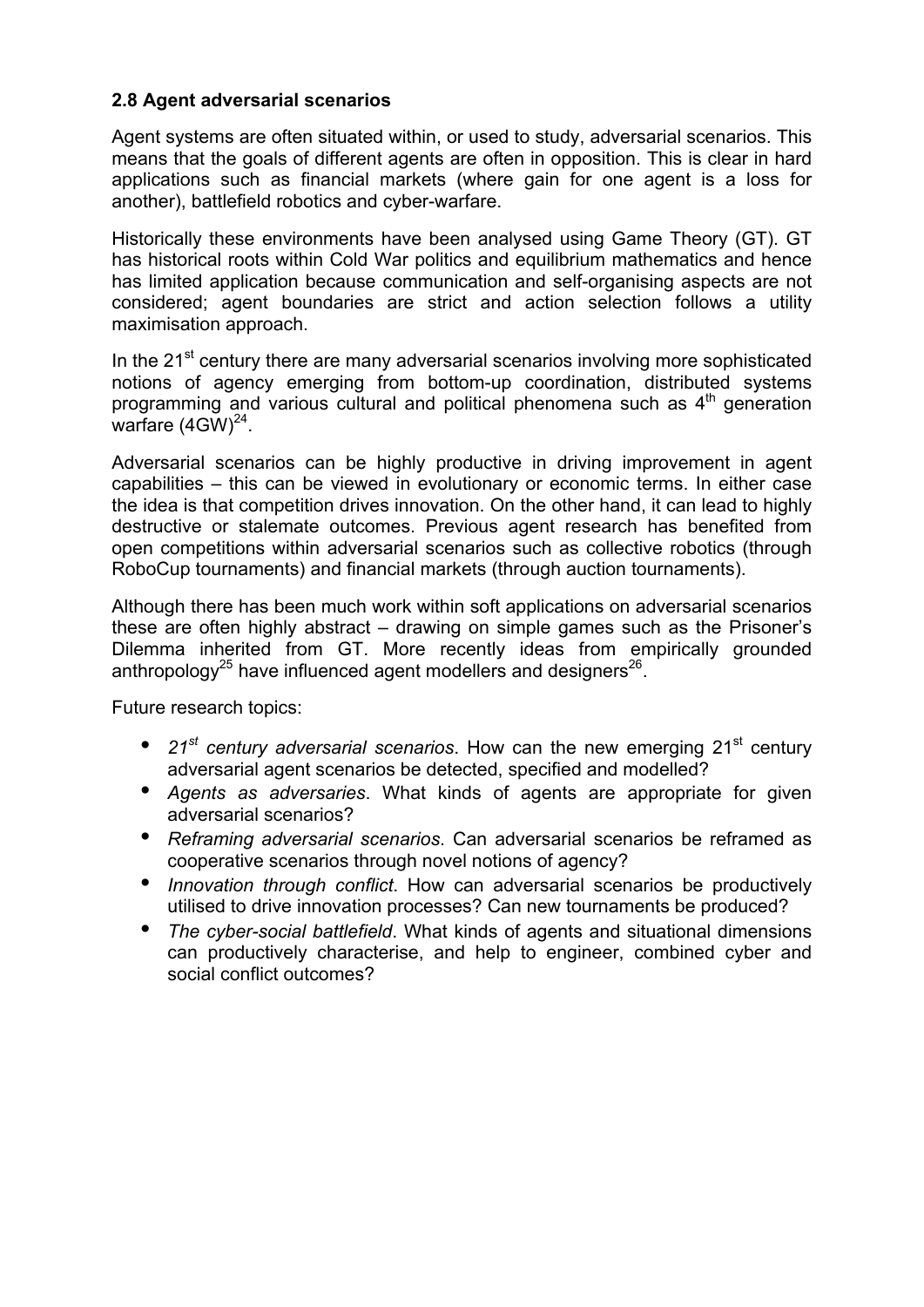### **Annex 1. Brief background to agency in complex information systems**

#### What is agency?

Agency refers to the nature of agents. Minimally an agent can be *viewed* as some entity (person or artefact) that performs actions to achieve some goal.

More generally an agent is situated is some environment, which is not part of the agent, from which the agent receives precepts (or inputs) and to which the agent performs actions (or outputs). An agent selects actions using some decision process in order to achieve their goal.

An agent may have several goals (and beliefs and other mental constructs) and may have complex decision processes or rules. Alternatively, in the minimal case, it may have a single goal and very simple decisions rules.

Agents have autonomy. Autonomy indicates that the actions taken by the agent are determined by the decision process associated with the agent and not by some entity external to the agent.

We view agency as an abstraction or metaphor that has value to the extent that it facilitates understanding, prediction or engineering of individual and social phenomena.

#### Different kinds of agents

The agency abstraction can usefully be applied in a number of contexts such as:

- 1. *Human* agent we might consider this as the primary source of the agent metaphor. It is how we understand the social world and ourselves.
- 2. Computational *model* of an agent computer programs that purport to model (often human but sometimes software) agents in given situations.
- 3. *Software* agent a computational system that is understood and / or designed using the agent metaphor to perform some task.

We focus on the computational use of agency in 2-3) - although, of course, these take inspiration from, and have implications for, 1). Computational models of agency have been applied within the areas of computational social science, agent-based modelling (ABM) and complex systems. Their aim is to gain greater understanding of systems that contain many interacting agents. Examples include: understanding market failure, riots, land use change and innovation processes. Software agents have been applied within the areas of distributed artificial intelligence, multi-agent systems and, to a lesser extent, peer-to-peer systems. Their aim is to design and engineer systems that perform given tasks. Examples include: collective robotics, energy management, information sharing and distributed currency.

Computational agents are often described as either *Behavioural agents or Cognitive agents.* Behavioural agents do not store explicit goals and beliefs but rather follow behavioural rules. They act rather than deliberate and act. In cognitive agents goals and beliefs are *explicitly* represented within the agent and some form of deliberation or reasoning, based on a cognitive theory, informs action $^{27}$ .

Traditionally computational agent research has clustered around the assumptions that guide the design of the decision rules (the program) that agents use to select appropriate actions over time. These assumptions are associated with approaches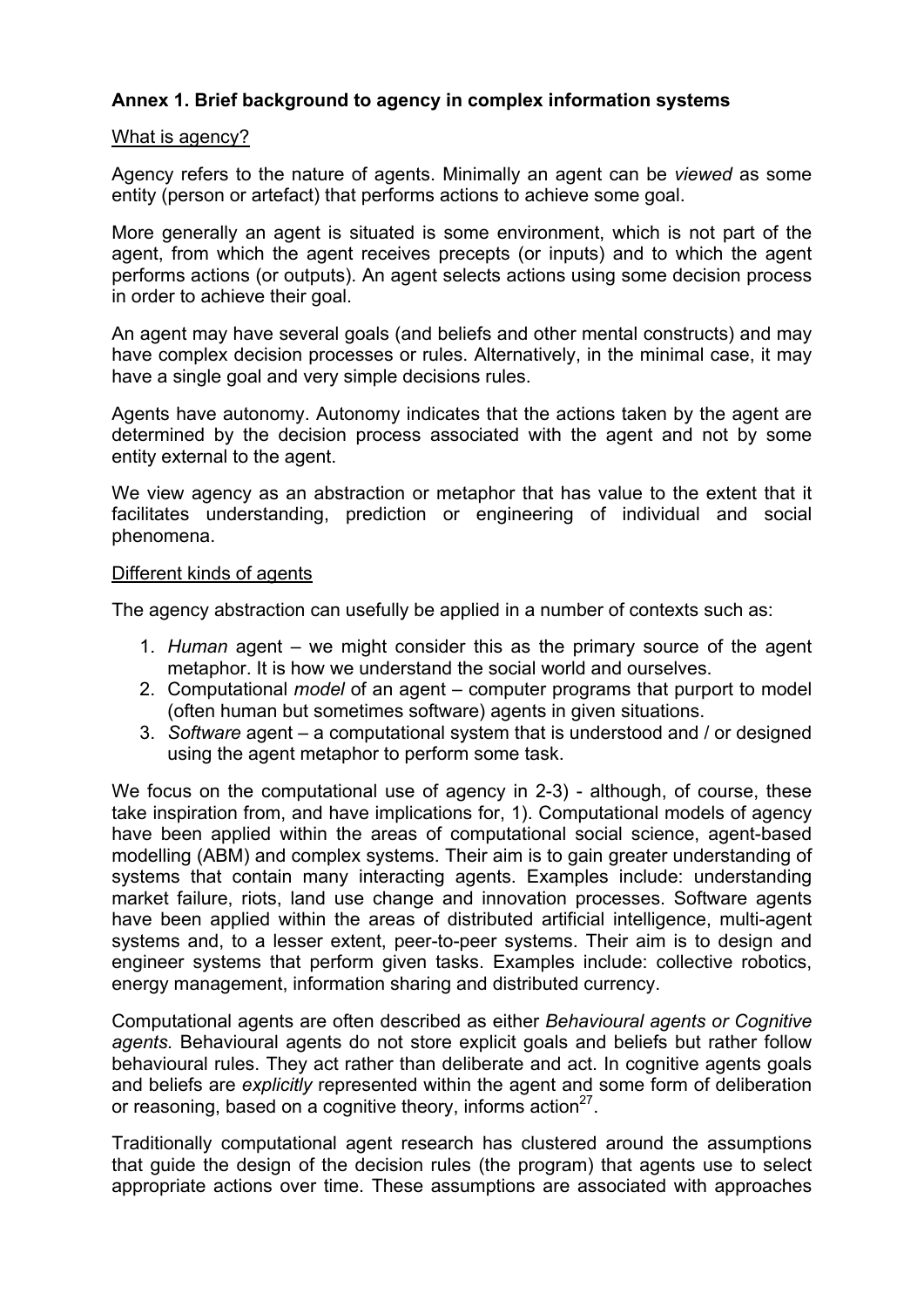often derived from existing disciplines from the human sciences. Below are the major types found within the literature:

- 1. Utility optimising agent from economics and game theory
- 2. Logical reasoning agent from symbolic logic
- 3. Adaptive or learning agent from psychology / machine learning
- 4. Evolutionary or social learning agent from biology / anthropology
- 5. Probabilistic decision agent from several disciplines

Often 1-2) are termed "rational" whereas 3-4) are termed "adaptive". However, these boundaries are not distinct or clearly defined. Also the actual behaviour of an agent is impossible to understand without reference to the environment in which it is embedded. Up to the present most work – particularly within the "rational" domains – assumes individual rather than collective goals although these frameworks do not preclude this. Approach 5) does not attempt to model any process of decision making but rather uses some dataset to induce probabilities of certain actions in certain contexts. This is generally associated with what is termed "individual based modelling" because agency is not explicitly modelled but individuals are.

### Agent Organising principles and mechanisms

The way that populations of agents organise through interactions has been understood and designed based on a number of principles and mechanisms such as:

- Equilibrium (from economics, game theory)
- Evolutionary Stable Strategy (from evolutionary game theory)
- Self-organisation, self-adaptation, self-healing etc. (often called self-\* and from biology, complex systems, artificial life)
- Contracts, joint plans and commitments (from distributed artificial intelligence, multi-agent systems)

Equilibrium approaches allow for the analysis of large systems without explicitly modelling individual agents because it is assumed that in given situations agents will eventually reach an equilibrium after which behaviour will not change. This relies on strong assumptions about possible interactions, outcomes and agent goals (often utility maximisation). It is widely employed within economics and game theory. Evolutionary game theory approaches can identify those agent actions (or strategies) that are stable against mutants (different strategies) under the assumption of differential reproduction based on fitness (often equated with utility). Contracts, joint commitments and other socio-symbolic mechanisms have been studied within distributed artificial intelligence and multi-agent systems. Self-Organising approaches (termed Self-\*) apply a wide range of techniques originating in biology, physics, complex systems and artificial life, that propose, often, simple agent rules, that through interactions collectively self-organise interesting population level properties. However Self-\* also encompasses top-down methods for addressing some types of application.

### Strengths and Limitations

There are a number of limitations with existing approaches to computational agency that limit their application in many contexts, though each has its strengths. Equilibrium approaches suffer from strong assumptions concerning rationality, common knowledge and interaction structures that limit their applicability to many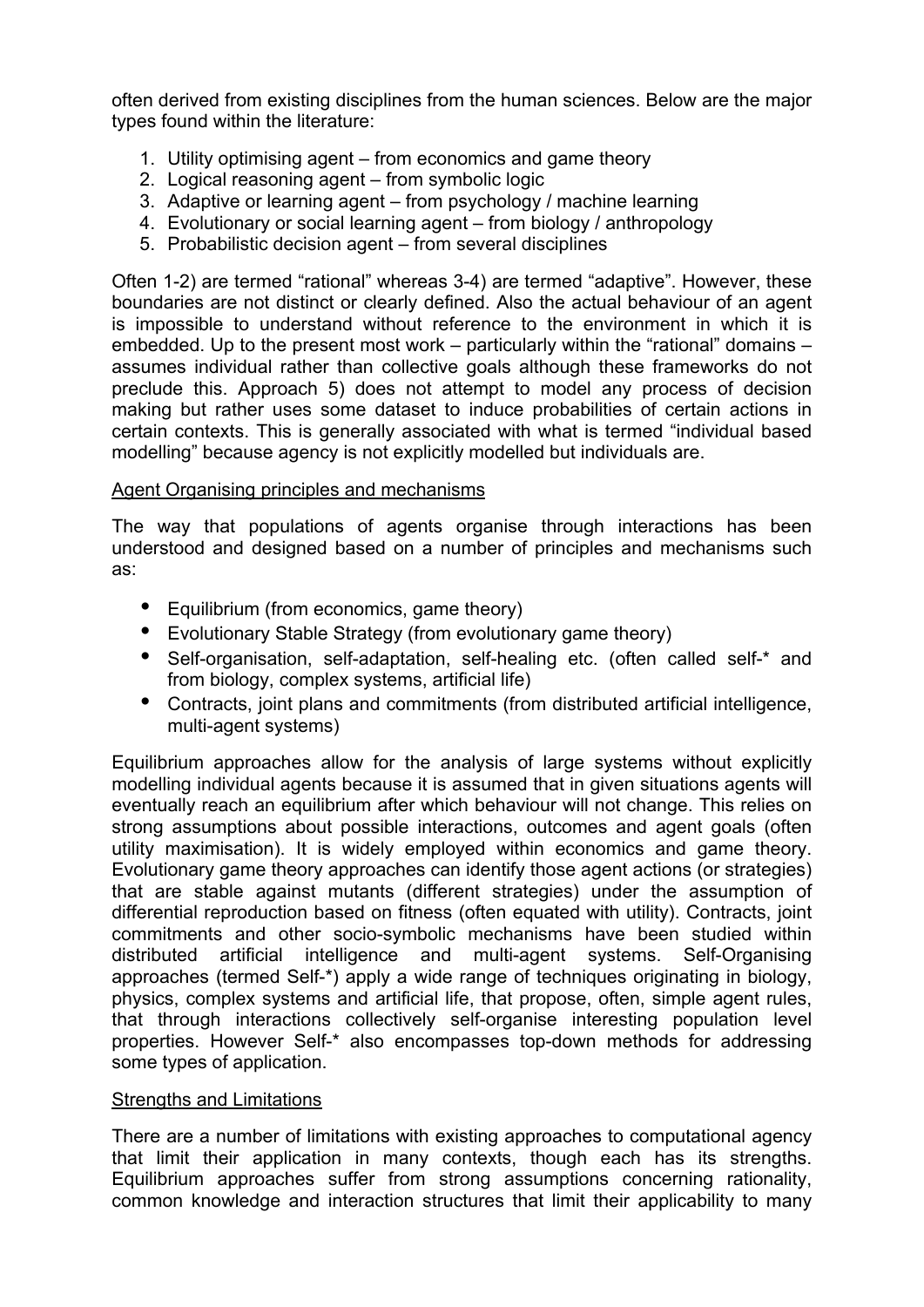realistic applications, specifically where dynamics and heterogeneity are prevalent. However, where these assumptions do hold they allow for deductive mathematical proofs of systems of interacting agents. Economics and game theory research can be seen as attempting to advance this "tractability boundary" into areas where the assumptions do not hold (see figure 1).

Approaches from multi-agent systems and distributed artificial intelligence often require highly sophisticated cognitive agents with language level communication abilities. This limits their use in deployed applications due to computational tractability and lack of scalability. Also, in a similar way to equilibrium approaches, there is a focus on individual agent utility and goals rather than social aspects. However, the formal logical foundations used in much of this work allow for formal proofs of certain agent characteristics and the development of agent-orientated programming languages that have been used in practical applications in limited domains.

Self-\* approaches are more diverse and permissive. They often rely on simulation models rather than analytical proof. This allows for applications in large-scale systems where dynamics predominate, uncertainty is high and use can be made of emergent phenomena. However, this limits predictability and the development of common methodologies. Furthermore this approach often necessitates very simple behavioural agents with no explicit goals or reasoning ability that limits generality so every application area requires new kinds of agent. It could also be argued that applying the agency concept to self-\* systems stretches the abstraction too far. Many working in self-\* would not use the term agent to describe their systems.

#### Summary

In this annex we have briefly outlined some of the background to computational agent research including the limitations of current approaches. It is not possible to do full justice to such a wide and diverse area in such a brief note. However, the aim has been to introduce the main concepts that are required to understand the substantive sections of this document. A much more detailed background can be found in previous work $^{28}$ .



Figure 1 – Relating approaches along rationality and modelling method dimensions.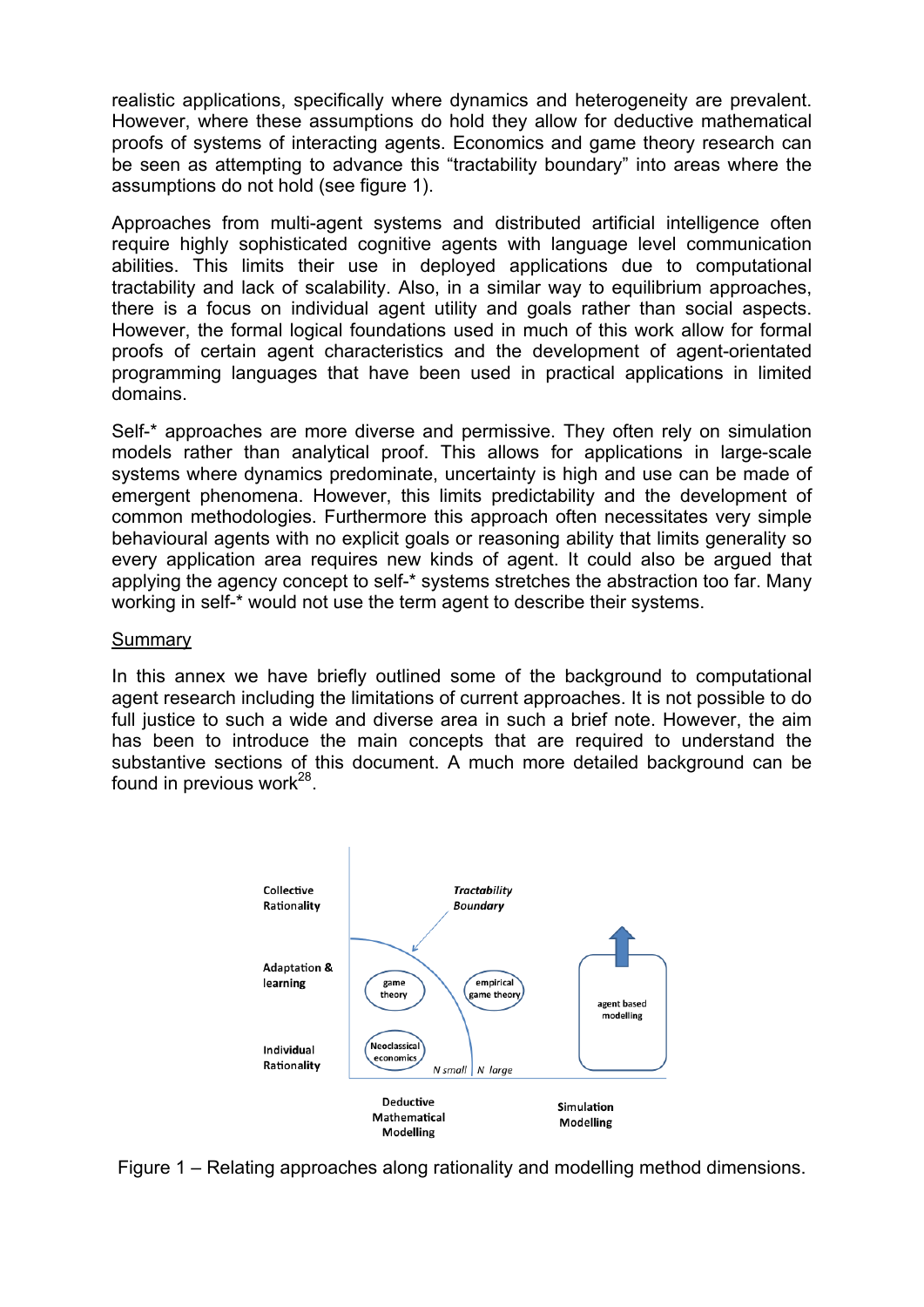#### **Notes**

- Of course both hard and soft approaches are combined when ABM are used to model hybrid systems – where a significant part of the social phenomena incorporates hard applications. For example, financial market models may incorporate models of automated trading agents in addition to models of human traders. Simulations of peer-to-peer (P2P) systems often incorporate a "user model" capturing ways a person using the software may act. model" capturing ways a person using the software may act.<br><sup>2</sup> See far avample the recent UNHCB report and other Autopens
- $^2$  See for example the recent UNHCR report on Lethal Autonomous Robots (LARS) Heyns (2013).<br><sup>3</sup> See Dennett (2002)

- based modelling.<br><sup>6</sup> Other evolutionary processes can also be viewed this way. If agents are viewed as adaptive systems (learning how to behave from their interaction with the environment) then it is possible to apply the notion of "ecological rationality" which does not look for rationality as an internal property of an agent separable from it's environment (Bullock & Todd 1999).
- This may be due to similar assumptions, which have become orthodox economic theory, being  $\frac{1}{2}$ inherited. Or it could be related to the existing paradigm of optimisation – a major area within computer science. It can also be argued such an approach follows a "keep it simple stupid" rule – although this can be disputed since in many contexts calculating optimal actions requires complex
- calculations and large quantities of information.<br><sup>8</sup> Historically agent work that does not follow a utility optimising approach has tended to be termed "bounded rationality" (Simon 1957). Yet this term implies that there are deviations from some standard rationality that result from bounded knowledge or capacity to calculate or act and hence that the behaviour actually manifest is not rational in some way. In addition the focus is still on
- individual agents and goals.<br><sup>9</sup> This insight has informed models of group selection (Wilson & Sober 1994) and cultural group selection (Boyd & Richerson 1985).
- 
- 
- 10 Secondiction (Boyd & Richerson 1995).<br>11 See Kalenka & Jennings (1999).<br><sup>12</sup> The Bittorrent system is often promoted with the tagline "Give and Ye Shall Receive".
- 
- <sup>13</sup> See Axelrod (1985) for seminal work using computer simulations to study evolution of cooperation.<br><sup>14</sup> See Ridley (1996). Here a sociobiological theory of the evolution of altruism is presented with<br>reference to in-g
- $15$  It has been arqued that computer code is comparable to legal code in that it filters and shapes agent behaviour (Lessig 1999). Specifically that computer code has the same power to shape human society as law.<br><sup>16</sup> See Heyns (2013).<br><sup>17</sup> See for example: SIMIAN project workshop (2011). http://www.simian.ac.uk/about-simian/latest-
- 
- news/55-or-society-sig-meet<br><sup>18</sup> See Lampert et al (2002; 2003).
- 
- $19$  See for example (Barreteau et al 2003) and geographical information systems (GIS) research
- 
- 
- 
- (Evans et al 2004).<br>
<sup>20</sup> See detailed discussion by McBurney (2012).<br>
<sup>21</sup> See Axelrod (2004) for a discussion of this.<br>
<sup>22</sup> See Moss (2008) for a discussion on this descriptive based approach to agent modelling.<br>
<sup>23</sup> Geology and land use has focused on how ABM and narratives relate and may be developed (Millington et al 2012, Gotts & Polhill 2009).
- 
- (Millington et al 2012, Gotts & Pollin 2009).<br><sup>24</sup> See Lind et al (1989) for seminal work in the area of 4GW.<br><sup>25</sup> For example the work of Ostrom (1990) on common pool resource governance.
- <sup>26</sup> For example see Pitt et al. (2012) on common pool resources. See Iruba model of the guerrilla war process (Doran 2005). Axelrod gives an overview of how ABM relates to other approaches within conflict scenarios (Axelrod 2004). Also there has been work developing and applying conflict
- resolution methods *within* cognitive agent processes (Broersen et al 2001). <sup>27</sup> For the purpose of computational implementation cognitive agents are often approximated by behavioural agents. This is because in a suitably constrained environment it is possible to produce behavioural agents that perform more-or-less the same actions that cognitive agents would select
- and behavioural agents are generally more computationally tractable.<br><sup>28</sup> See Luck, M. (2005) that considered the state of art and future prospects for agent-based computing back in 2005.

 $3$  See Dennett (2003).

<sup>4</sup> See Clark (2008).

 $5$  See Axelrod (2004) for a good discussion of narrow and broad rationality in the context of agent-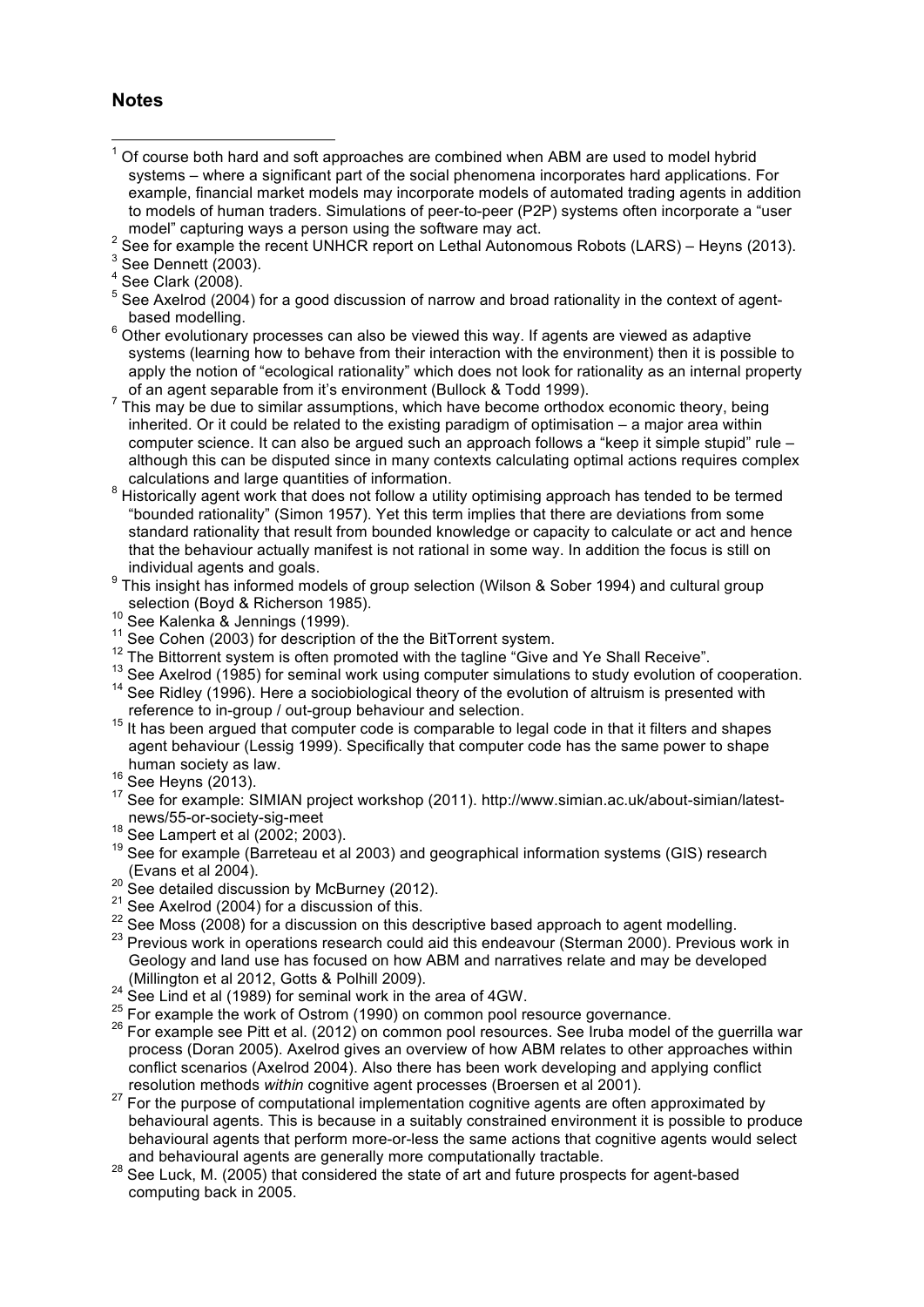#### **References**

Axelrod, A. The Evolution of Cooperation. Basic Books, 1985.

- Axelrod, R. (2004). Comparing Modeling Methodologies. Project Report, University of Michigan. http://www-personal.umich.edu/~axe/research/Comparing\_Modeling\_Methodologies.pdf
- Barreteau, O. et al (2003). Our Companion Modelling Approach. Journal of Artificial Societies and Social Simulation vol. 6, no. 1 http://jasss.soc.surrey.ac.uk/6/2/1.html
- Boyd, R., & Richerson, P. J. (1985). Culture and the evolutionary process. Chicago: University of Chicago Press
- Broersen, J., Dastani, M., Hulstijn, J., Huang, Z. and Leendert van der Torre. (2001) The BOID architecture: conflicts between beliefs, obligations, intentions and desires. In Proceedings of the fifth international conference on Autonomous agents (AGENTS '01). ACM, New York, NY, USA, 9-16.
- Bullock, S. and Todd, P. M. (1999) Made to measure: Ecological rationality in structured environments. Minds and Machines, 9, (4), 497-541. http://eprints.soton.ac.uk/261436/2/mm99.pdf
- Clark, A. (2008). Supersizing the Mind: Embodiment, Action, and Cognitive Extension: Oxford University Press.
- Cohen, B. Incentives build robustness in BitTorrent. In Proc. of IPTPS, 2003.
- Davidson, P. (2001) Multi Agent Based Simulation: Beyond Social Simulation. Lecture Notes in Computer Science Volume 1979, pp 97-107. Springer.
- Dennett, D. (1996), The Intentional Stance (6th printing), Cambridge, Massachusetts: The MIT Press.
- Dennett, D. (2003) Freedom Evolves. Allen Lane The Penguin Press.
- Doran, J. (2005) Iruba: An Agent-Based Model of the Guerrilla War Process. In "Representing Social Reality", pre-proceedings of the Third Conference of the European Social Simulation Association (ESSA), Koblenz, Sept 5–9, 2005, ed Klaus G Troitzsch, Folbach. pp 198-205.
- Evans, A., Kingston, R. and Carver, S. (2004) Democratic input into the nuclear waste disposal problem: the influence of geographical data on decision making examined through a web-based GIS. Journal of Geographical Systems, 6(2), 117-132.
- Grimm, V. et al (2006). A standard protocol for describing individual-based and agent-based models. Ecological Modelling, Volume 198, Issues 1–2, 15 September 2006, Pages 115–126
- Heyns, C. (2013) UNHCR Report of the Special Rapporteur on extrajudicial, summary or arbitrary executions, UNCHR, A/HRC/23/47.
- John, D. (2000) Business Dynamics: Systems thinking and modeling for a complex world. McGraw Hill
- Lempert, R. (2002) A new decision sciences for complex systems PNAS 2002 99 (Suppl 3) 7309- 7313; doi:10.1073/pnas.082081699
- Lempert, R.J., Popper, S. and Bankes, S. (2003) Shaping the Next One Hundred Years: New Methods for Quantitative, Long-Term Policy Analysis. Santa Monica, CA: RAND Corporation, 2003. http://www.rand.org/pubs/monograph\_reports/MR1626.
- Lessig, L. (1999) Code and Other Laws of Cyberspace. Basic Books.
- Luck, M., McBurney, P., Shehory, O. and Willmott, S. (2005). Agent Technology: Computing as Interaction (A Roadmap for Agent Based Computing), AgentLink, 2005. ISBN 085432 845 9. http://www.agentlink.org/roadmap/al3rm.pdf
- McBurney, P (2012): What are models for? Pages 175-188, in: M. Cossentino, K. Tuyls and G. Weiss (Editors): Post-Proceedings of the Ninth European Workshop on Multi-Agent Systems (EUMAS 2011). Lecture Notes in Computer Science, volume 7541. Berlin, Germany: Springer. http://www.dcs.kcl.ac.uk/staff/mcburney/downloads/pubs/2012/pm-2012-04.pdf
- Millington, J. O'Sullivan, D. Perry, G. (2012) Model histories: Narrative explanation in generative simulation modelling. Geoforum 43, Pages 1025-1034.
- Moss, S. (2008). Alternative Approaches to the Empirical Validation of Agent-Based Models Journal of Artificial Societies and Social Simulation vol. 11, no. 15 http://jasss.soc.surrey.ac.uk/11/1/5.html
- Nicholas M. Gotts, J. Gary Polhill (2009) Narrative Scenarios, Mediating Formalisms, and the Agent-Based Simulation of Land Use Change. In Epistemological Aspects of Computer Simulation in the Social Sciences, Lecture Notes in Computer Science Volume 5466, pp 99-116. Springer.
- Ostrom, E. (1990) Governing the Commons The evolution of institutions for collective action. Cambridge University Press.
- Pitt, J., Schaumeier, J., Artikis, A. (2012) Axiomatization of Socio-Economic Principles for Self-Organizing Institutions: Concepts, Experiments and Challenges. Trans. Autonomous Agent Systems (TASS) 7(4): 39 (2012).
- Ridley, M. (1996) The Origins of Virtue. Penguin.
- Simon, Herbert A. Models of Man (New York: Wiley, 1957)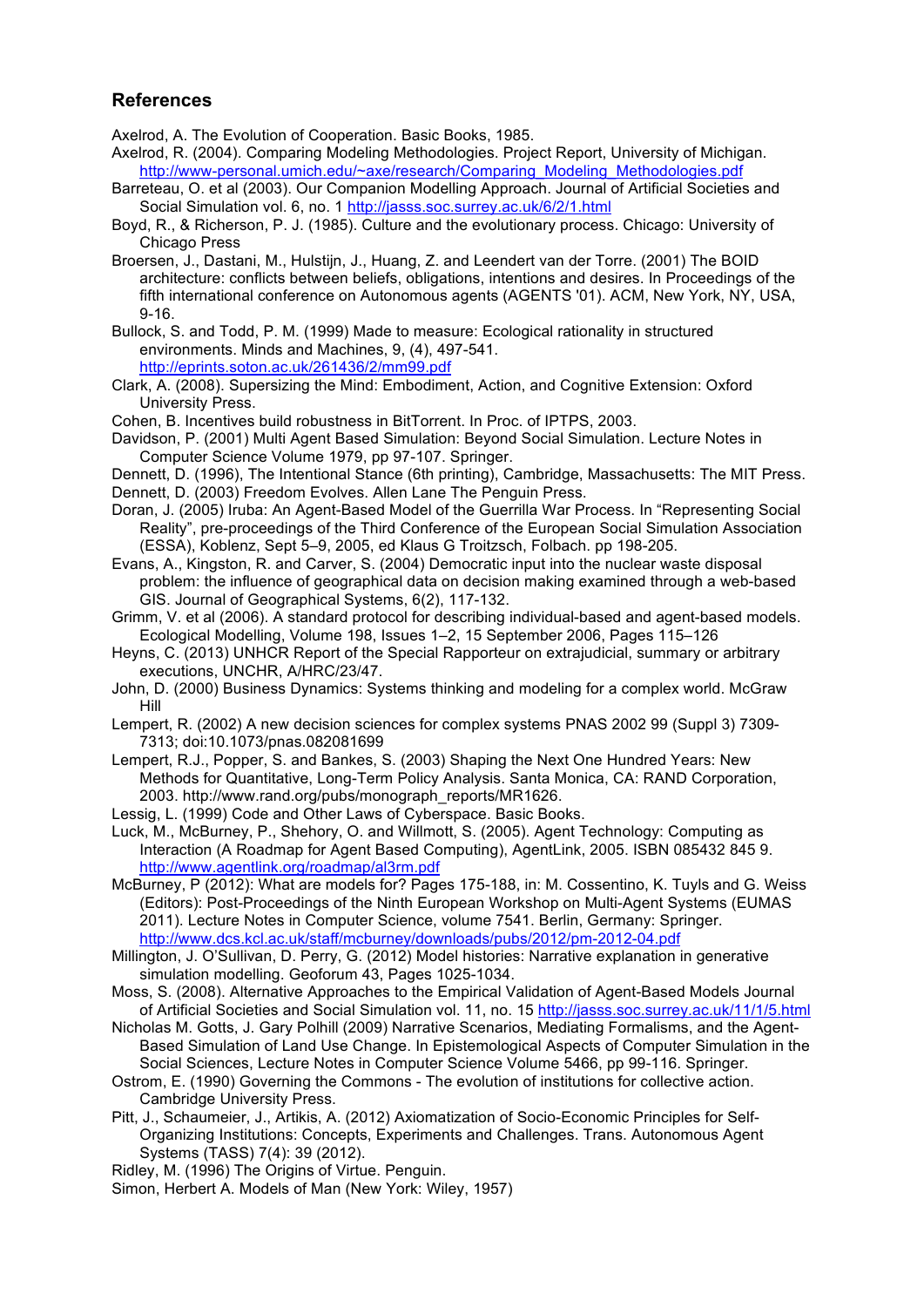William S. Lind, John F. Schmitt, Joseph W. Sutton, and Gary I. Wilson (1989) The Changing Face of War: Into the Fourth Generation. Marine Corps Gazette. October 1989, Pages 22-26 Wilson, D. S., & Sober E. (1994). Reintroducing group selection to the human behavioural sciences. Behavioral and Brain Sciences, 17, 585-564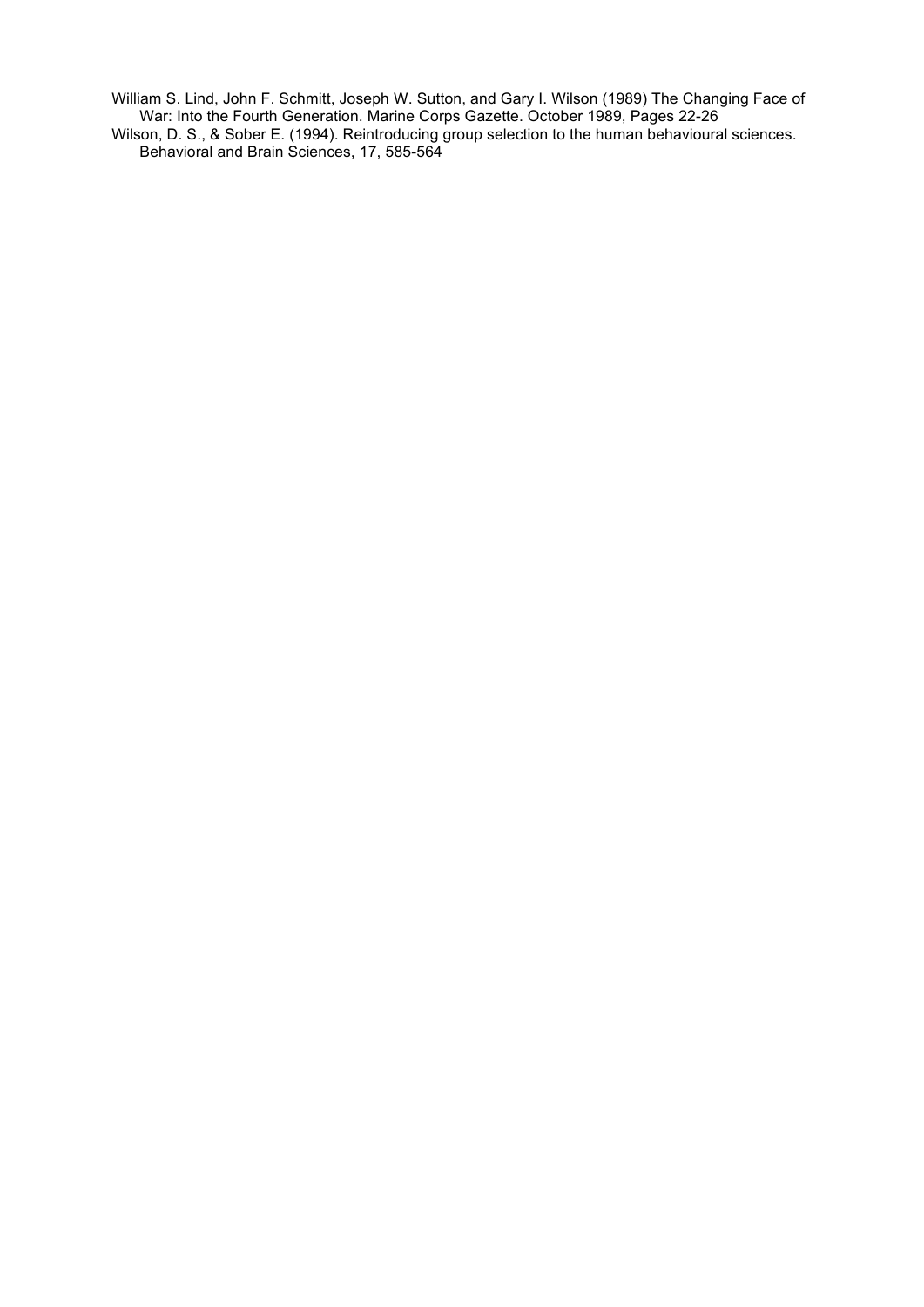### **Annex 2. Contributors and consultation process**

The major ideas that comprise this report were based on a full day invite only workshop organised<sup>1</sup> at Imperial College, London, UK on Thursday 30<sup>th</sup> May 2013 and subsequent inputs from attendees. Several drafts of the report were circulated to attendees and others who expressed an interest for comments and additional input. Prior to the workshop potential topics for discussion were proposed and panels of interested attendees formed through an iterative e-mail consultation. This culminated in a final (entirely panel and discussion based<sup>2</sup>) programme sent to attendees as included below. The programme also included short bios of all attendees so they could become aquatinted with each other's areas of interest prior to the event.

Overall the workshop stimulated intense discussion and debate from which only a small subset could be presented in this report.

| <b>Name</b>          | Organisation                | <b>Email</b>                  |
|----------------------|-----------------------------|-------------------------------|
| Bromley, Jane        | The Open University         | .m.bromley@open.ac.uk         |
| Bullock, Seth        | Southampton University      | sgb@ecs.soton.ac.uk           |
| Busquets, Didac      | <b>Imperial College</b>     | didac.busquets@imperial.ac.uk |
| Chli, Maria          | <b>Aston University</b>     | m.chli@aston.ac.uk            |
| Doran, Jim           | <b>Essex University</b>     | doraj@essex.ac.uk             |
| Elsenbroich, Corinna | <b>Surrey University</b>    | c.elsenbroich@surrey.ac.uk    |
| Fasli, Maria         | <b>Essex University</b>     | mfasli@essex.ac.uk            |
| Fisher, Greg         | <b>Synthesis Think Tank</b> | greg.fisher@synthesisips.net  |
| Gal, Orit            | <b>Regents University</b>   | oritgal9@gmail.com            |
| Gayle, Rhett         | <b>Colorado University</b>  | rhett.gayle@colorado.edu      |
| Gotts, Nick          | Independent Researcher      | ngotts@gn.apc.org             |
| Gruijic, Jelena      | <b>Imperial College</b>     | .grujic@imperial.ac.uk        |
| Hales, David         | The Open University         | dave@davidhales.com           |
| Hermoso, Ramon       | <b>Essex University</b>     | rhermoso@essex.ac.uk          |
| Johnson, Jeff        | The Open University         | j.h.johnson@open.ac.uk        |
| McBurney, Peter      | Kings College               | peter.mcburney@kcl.ac.uk      |
| Merali, Yasmin       | <b>Warwick University</b>   | yasmin.Merali@wbs.ac.uk       |
| Millington, James    | Kings College               | james.millington@kcl.ac.uk    |
| Neville, Brendan     | <b>Essex University</b>     | bneville@essex.ac.uk          |
| Padget, Julian       | <b>Bath University</b>      | jap@cs.bath.ac.uk             |
| Pitt, Jeremy         | <b>Imperial College</b>     | .pitt@imperial.ac.uk          |
| Riveret, Regis       | <b>Imperial College</b>     | regis.riveret@imperial.ac.uk  |
| Rossiter, Stuart     | Southampton University      | s.rossiter@soton.ac.uk        |
| Shardlow, Nigel      | Sandtable Ltd.              | nigel@sandtable.com           |

#### List of workshop attendees and contributors:

#### Others who received and / or commented on subsequent report drafts:

| <b>Edmonds Bruce</b>     | Manchester Met. University | bruce@edmonds.name         |
|--------------------------|----------------------------|----------------------------|
| Gilbert, Nigel           | <b>Surrey University</b>   | n.gilbert@surrey.ac.uk     |
| Jensen, Henrik           | <b>Imperial College</b>    | h.jensen@imperial.ac.uk    |
| Musial-Gabrys, Katarzyna | Kings College              | katarzyna.musial@kcl.ac.uk |
| Ormerod, Paul            | Voltera Consulting         | pormerod@volterra.co.uk    |
| Polhill, Gary            | <b>Hutton Institute</b>    | Gary.Polhill@hutton.ac.uk  |
| Serras, Joan             | University College         | j.serras@ucl.ac.uk         |
| Wooldridge, Michael      | <b>Oxford University</b>   | miw@cs.ox.ac.uk            |

<sup>&</sup>lt;sup>1</sup> The workshop was organised by Jeff Johnson, Jeremy Pitt and David Hales.

!!!!!!!!!!!!!!!!!!!!!!!!!!!!!!!!!!!!!!!!!!!!!!!!!!!!!!!

<sup>2</sup> Powerpoint and extended paper presentations were not required in the workshop.